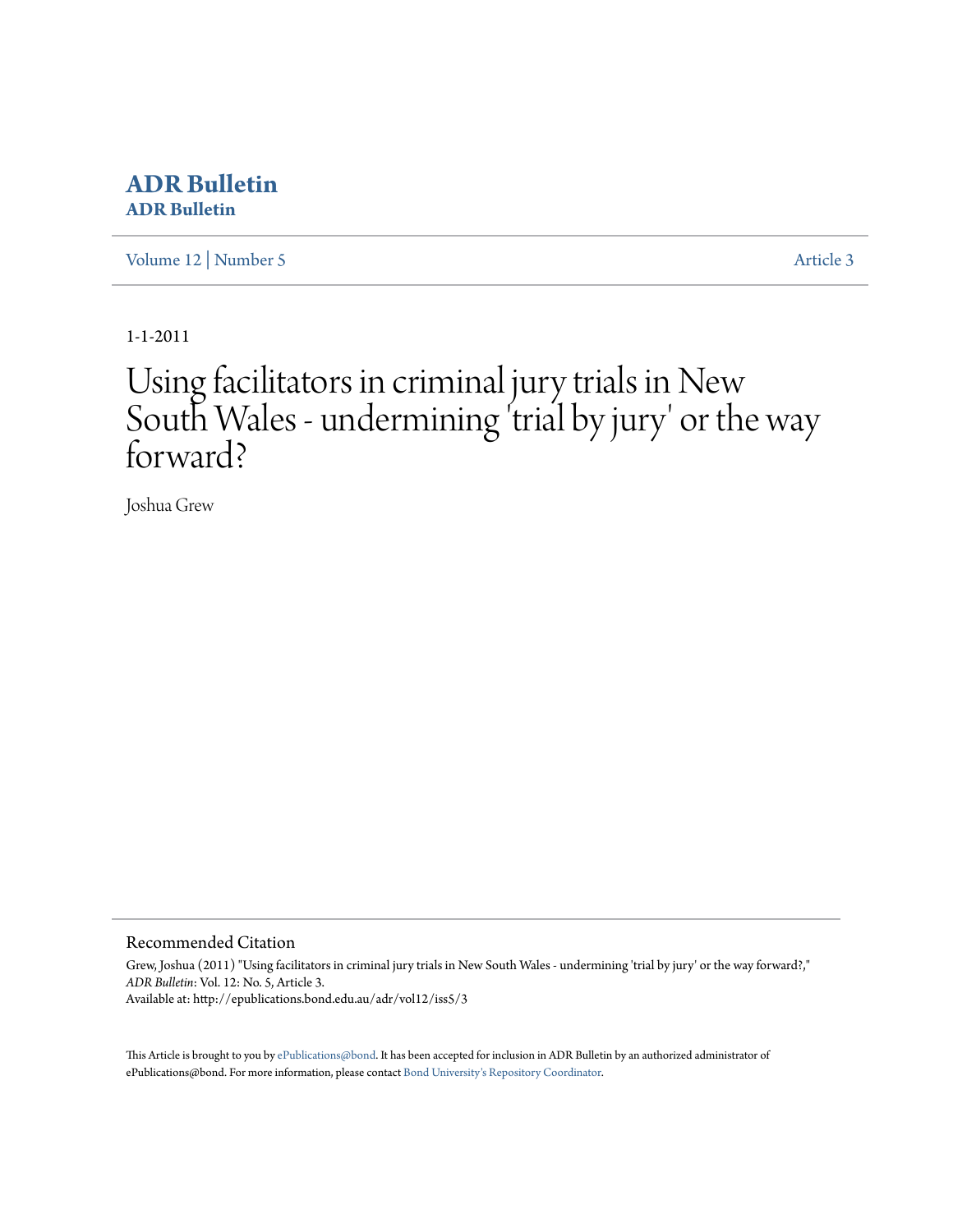# **ADR in criminal justice**

# **Using facilitators in criminal jury trials in New South Wales undermining 'trial by jury' or the way forward?**

## **Joshua Grew**

### **Trial by jury**

**Trial by jury is today provided for both in NSW legislation1 and in the Commonwealth Constitution.2**

**While the jury is colourfully described, among other things, as a bulwark of liberty,3 Lord Devlin in his 1956 book** *Trial by Jury* **makes perhaps one of the greatest claims of a jury's importance:**

**Each jury is a little parliament. The jury sense is the parliamentary sense. I cannot see the one dying and the other surviving. The first object of any tyrant in Whitehall would be to make Parliament utterly subservient to his will; and the next to overthrow or diminish trial by jury, for no tyrant could afford to leave a subject's freedom in the hands of twelve of his countrymen. So that trial by jury is more than an instrument of justice and more than one wheel of the constitution: it is the lamp that shows that freedom lives.4**

#### **Essential features**

**The courts5 have long since sought to identify the features essential to a trial by jury in order to determine the constitutional validity of contemporary rules and practices as they relate to the concept of trial by jury envisaged by s 80 of the Constitution.** 

**In** *Brownlee v R***,6 the court considered the constitutional validity of two provisions of the** *Jury Act 1977* **(NSW): one that allowed for the reduction in jurors from 12 to 10 during the course of the trial; the other for the jury members to separate after**

**deliberations had commenced.** 

**Albeit in the context of a s. 80 jury trial,** *Brownlee* **establishes that the essential features of a trial by jury are: to be discerned with regard … to the constant evolution, before and since federation, of the characteristics and incidents of jury trial.7**

**Chief Justice Gleeson (as he then was) addressed the contemporary and legal validity of the secrecy of jury deliberations in an article in the** *Judicial Officers' Bulletin.***8 In a time (like now) when such emphasis is placed on the need for accountability, Gleeson CJ concluded that arguments against the need for unreasoned, inscrutable, secret, decision-making in jury deliberations would be arguments against the system of trial by jury:**

**The challenge which confronts those who wish to maintain trial by jury, and yet at the same time allow greater access to jury deliberations, is to formulate alternative rules which are consistent with the maintenance of the essential aspects of trial by jury.9**

**Indeed, the challenge identified in this passage has not diminished with time; rather the opposite. Criminal trials today typically last longer, are more expensive and involve more complex issues, than has previously been the case.10 It is increasingly important to ensure that the trial-byjury model is adaptable to the role of the contemporary jury.**

#### **Role of the contemporary jury**

**The fundamental role of the jury in a contemporary context remains to**

1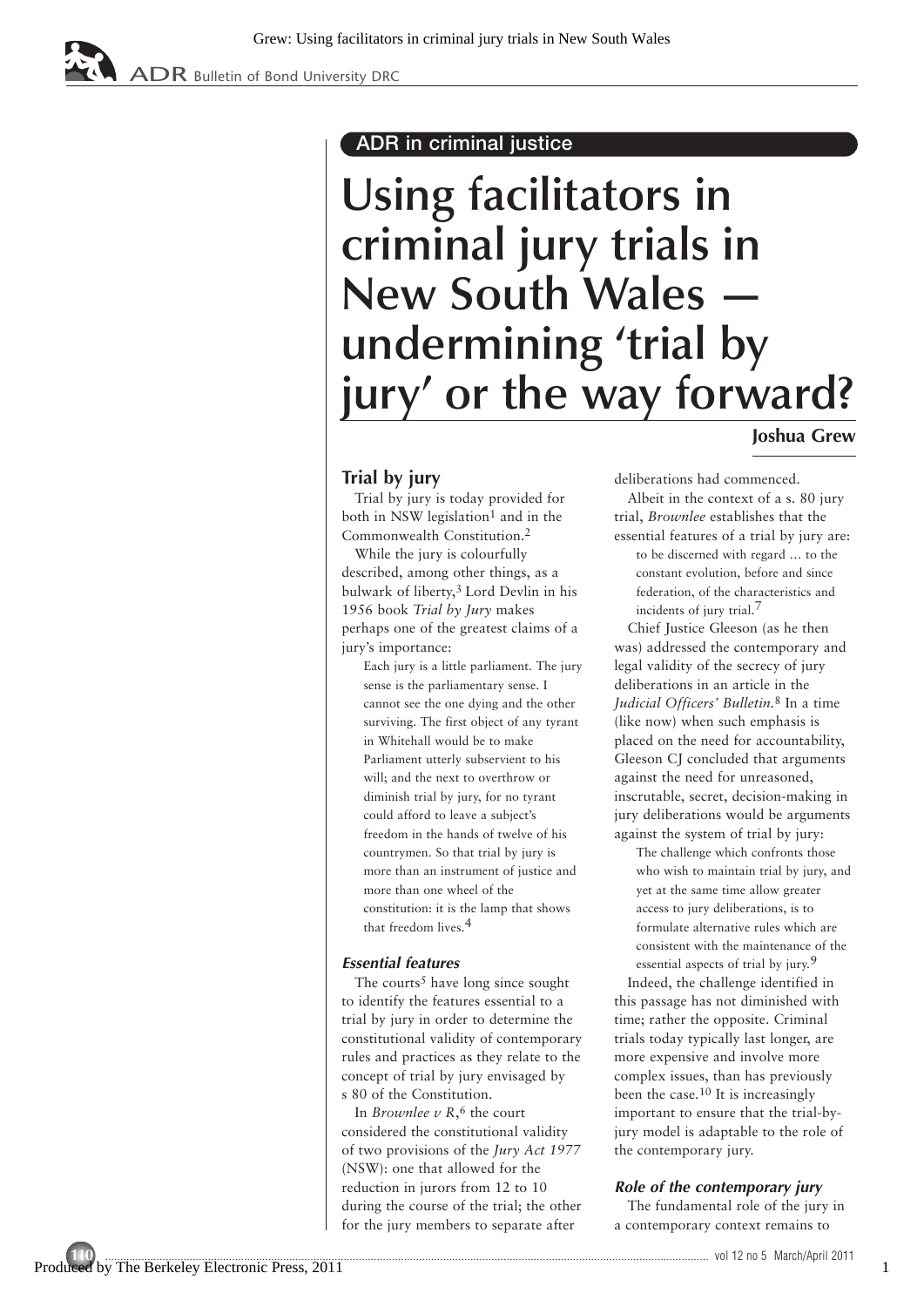**decide, based solely on the evidence before it in the courtroom, whether the charges against the accused have been made out to the requisite criminal standard (that is, beyond reasonable doubt). Jurors selected at random from 1211 members of the community bring their common sense, or lack of it, and their collective wisdom, or lack of it, with them to discharge their duty.12 That is the strength of trial by jury.** 

**However, in the context of contemporary trials, this inherent strength risks becoming an inherent weakness. It is essential for the survival of the trial-by-jury model that jurors understand the framework in which they operate, and have access to the tools required to fulfil their roles as judges of the facts. This is particularly true where juries are required to find facts in trials that involve complex genetic, financial accounting or other specialised and expert evidence.**

**By way of an introduction to jury service, the officers of the Sheriff of New South Wales give jurors a booklet,** *A Guide for Jurors: Welcome to Jury Service***.13 The booklet is designed to answer questions a juror may have following their selection on a jury panel, subject of course to any instructions and directions given to them by the trial judge.14 In relation to jury decision-making, the booklet gives the following guidance:**

**Provided you always follow the judge's instructions about the law, you are free to deliberate in any way you wish. The discussions in the jury room may be chaired by the representative, if this is the jury's wish. The jury representative should ensure that discussions are carried out in a free, unhurried and orderly way, focussing on the issues to be decided and letting each juror have a chance to participate in discussion. When the jury is arriving at its verdict, every juror's opinion counts. It is important to respect the opinions of other jurors and value the different viewpoints that each juror brings to the case. This will help the jury to reach a fair verdict. Do not be afraid to speak up and express your views.**

**The deliberations of the jury are secret and there is no set procedure which jurors are bound to follow in reaching their decision. However, it is**

(2011) 12(5) ADR ............................................................................................................................................................................................................................ **111** http://epublications.bond.edu.au/adr/vol12/iss5/3

**useful at the beginning to decide how you want to proceed and to decide on general guidelines.15**

**In accordance with long-standing common law principles, juries are required to deliberate in private and without covert outside influence. It is the antithesis of trial by jury for covert extraneous influence to be presented to, or to be seen to be presented to, a jury.16 The judge's directions to the jury during the course of the trial in this regard closely follow the suggested directions in the** *Criminal Trial Courts Bench Book***.17 That book confirms the content extracted above from the jury booklet. In** *Burrell v R***18 McClellan CJ at CL made the following poignant observations about irregularities in jury processes, the secrecy and confidentiality of jury deliberations, and the sanctity of the jury room:** 

**It is to be expected that a group of twelve strangers asked to arrive at a unanimous decision will at some point disagree on one or more issues. So long as there is no illegality or irregularity involved, how the jurors go about resolving the disagreement is a matter for them. The experience of the [minority] juror in this case might be exceptional, or it might be common ... However, that is not a matter with which this Court need concern itself. To do so would breach the fundamental principle that jury deliberations are conducted in private.19**

**Such expected behavioural traits of jurors arguably highlight the potential role for independent facilitation of the jury deliberation process in highly complex, lengthy and hence stressful trials.** 

#### **Facilitative framework**

**Group facilitation is a process in which a substantially neutral person increases a group's overall functional effectiveness by intervening to help improve how it identifies and solves problems and makes decisions.20 A wholly independent facilitator, in group facilitation, is a person who is acceptable to all members of the group, and who has no substantive decisionmaking authority.21 The facilitator helps the group act consistently with its core values by helping it establish ground rules for effective process,**

**identifying behaviour that is inconsistent with the group's values, and helping members learn more effective behaviour to ultimately allow the group to make substantive decisions.22**

#### **Facilitator's role**

**A facilitator does not change people's behaviour. Rather, a facilitator provides information to people to allow them to decide whether to change their behaviour in order to more efficiently and effectively make the substantive decisions required of them and the group of which they are a part.23 Flowing from a group's behaviour is its ability to communicate. Bernard Mayer argues that good communication stems from intention, not technique.24 When members of a group are genuinely connecting, Mayer observes that much of their behaviour will display supposedly poor communication techniques:**

**People will interrupt, ask closed questions, make self-referential statements, try to problem-solve too quickly, and inject humour when someone else is trying to make a serious point. Yet they will still feel heard. Why? The key is their intention and focus. If one person genuinely wants to understand what another person is saying, and is willing to work at it, that intention will come through, despite behaviours that might not seem desirable ….**

**But all the good techniques in the world will not make up for a lack of genuine interest in what someone else has to say.25**

**That techniques will not overcome a lack of interest is a key observation. In the context of group dynamics, Mayer observes that communicating is very different from persuading, evaluating and problem-solving.26 Although it is a typical behaviour displayed in most groups where conflict arises, a tendency of one or more people to focus on convincing others that they are 'right', or on evaluating the merits of what the others have said, results in less effective communication within the group.27 A likely consequence of a group with poor communication and uninterested members is an impasse among some or all members. Mayer provides the**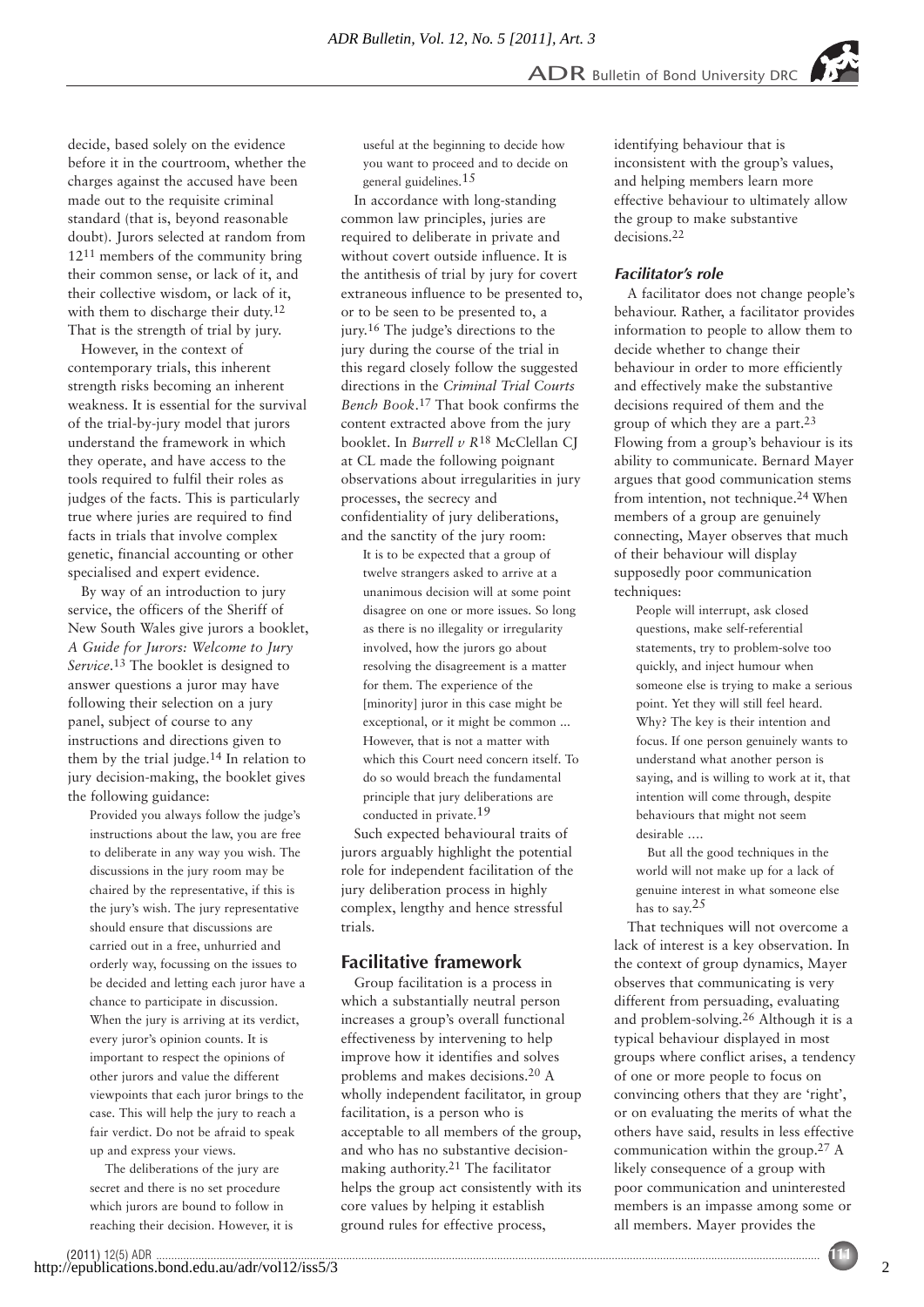$\overline{ADR}$  Bulletin of Bond University DRC

**following insights:**

**Impasses sometimes look to be simply intransigence, stubbornness, or malevolence, but they are almost always much more complex than that. It is helpful to figure out what is blocking people from moving forward. Whether one uses the wheel of conflict or some other analytical approach, putting words to what one believes is causing the impasse is almost always helpful.28**

**A facilitator must be able to employ specialised techniques that safely allow the group to effectively communicate, avoiding impasses that may impede or even destroy a group's key decisionmaking ability.** 

# **Facilitative jury model**

#### **Integration of facilitative framework**

**The concept of a neutral person facilitating jury deliberations appears not only radical but fundamentally contrary to the notion of trial by jury. However, a jury is like any other group required to exercise its duties within set parameters and consistent with its core values. The difference is that, historically, a jury has been required to exercise its role in secret.29 Clearly, a facilitator's skills in helping groups communicate effectively to improve their overall functioning is transferable to jury deliberations—a situation in which 12 strangers are asked to reach a unanimous decision in unfamiliar, highly stressful circumstances with little more than passing reference as to how to deliberate, and indeed how to communicate with one other.30 Thus, the question remains: Can the facilitative framework be integrated into the trial-by-jury model? The answer may lie in the flexibility of the suggested model to overcome legislative, common law and even constitutional31 impediments.** 

#### **Suggested facilitative jury model**

**Since juries do not exist in a void but form an integral part of the broader system of trial by jury, a flexible group facilitation structure is required to allow the jury to exercise its duties while maintaining its role relative to others in the system.** 

#### **1. Court-appointed panels of facilitators**

**Based on these considerations, an integrated facilitative jury model may be structured using District and Supreme Court panels comprising wholly independent facilitators appropriately qualified and/or accredited to facilitate complex group discussions. Such panels already exist for mediators and it is envisaged that a facilitator's panel could operate in the same manner. In this way, existing billing/fee structures could be transposed for use by facilitators, which would allow for appropriate accounting of a facilitator's time once selected from a panel.** 

**The use of a wholly independent facilitator would overcome the issues that would arise if a foreperson or other jury member were to act as a facilitator. Alternating roles or 'changing hats' between juror and facilitator can create fundamental difficulties in a group's dynamic, since a wholly independent facilitator, by definition, has no interest in the outcome of the discussions, nor offers any opinions in relation to them.**

**The use of a post-trial survey to be completed by jurors upon their discharge by the trial judge could allow a degree of monitoring of the workability of the model and the legitimacy of the panel members. Such surveys already exist for statistical purposes for jurors post jury service.** 

#### **2. Swearing in/affirming of facilitator**

**It is important that any facilitator not only be wholly independent, but also that they be seen to be independent—especially in the context of such a radical departure from the traditional trial-by-jury model. Swearing in or affirming a facilitator in court following a jury's empanelment could give both the court and the public confidence in the propriety of the facilitator's role.** 

**The process of swearing in or affirming a facilitator following a jury's empanelment, accompanied by appropriately-worded directions from the trial judge during both the opening remarks and the course of the trial, would further demonstrate to the jury**

3